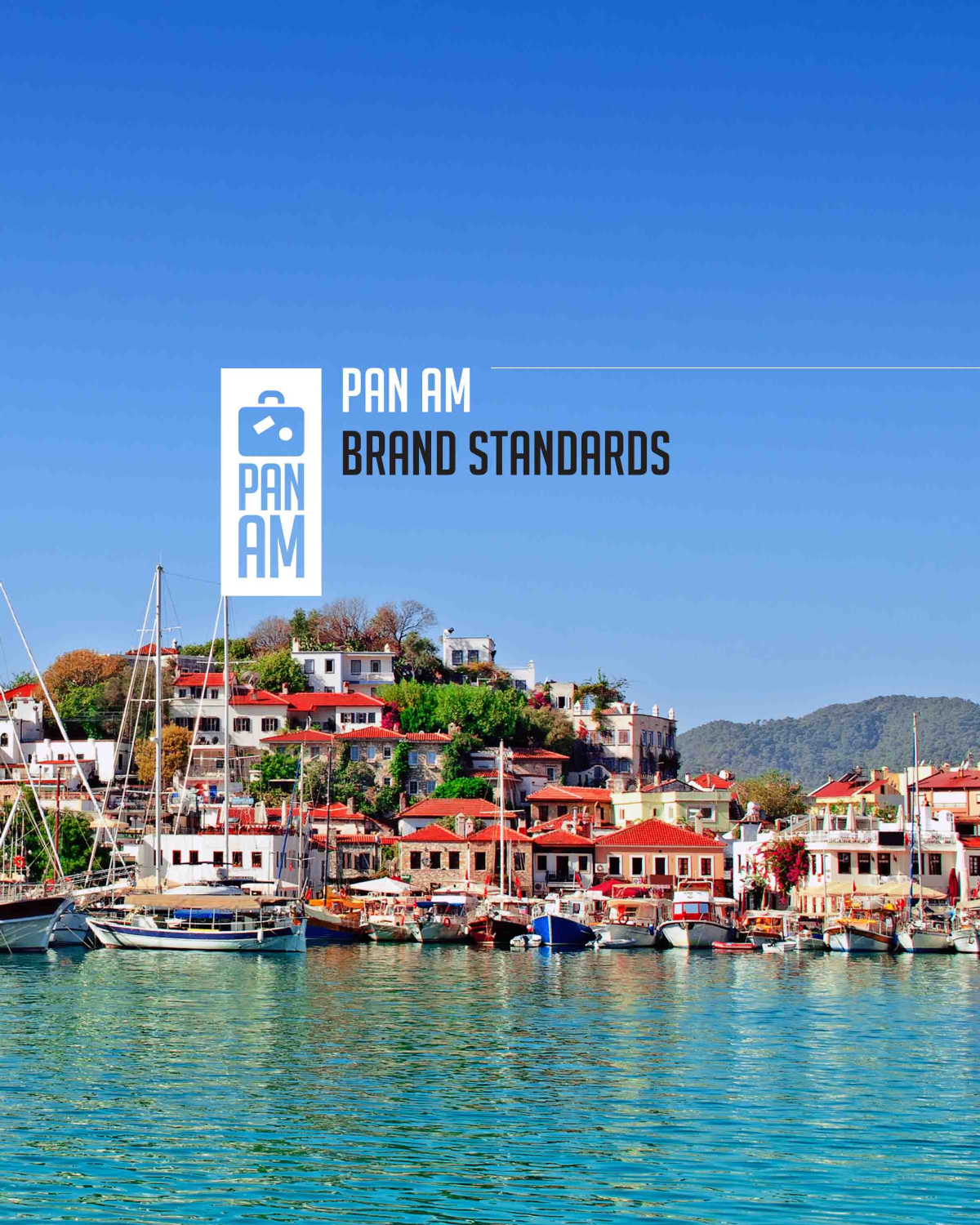

# PAN AM **BRAND STANDARDS**

The guidelines for a brand are a necessity when establishing or maintaining a brand. They offer a guide to help in consistent implementation of logos colors and type to ensure that our staff and clientele has a consistent on brand experience.

Strict adherence to standards are important and this guide should be used in any visual work being done for Pan Am.

Included is an implementation guide for the primary business needs and uniforms for the park or promotional events.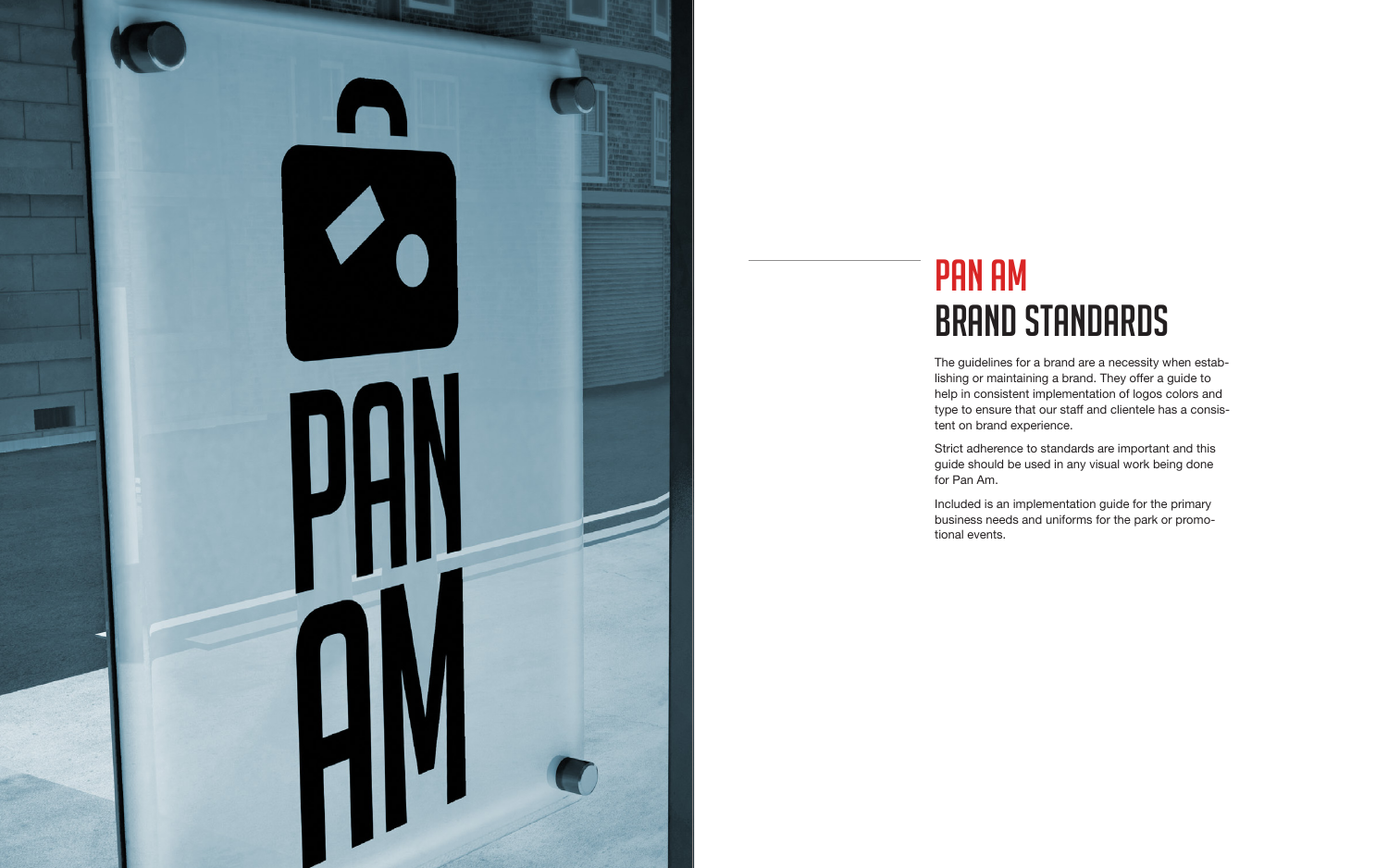This is the final logo that identifiers how close it can be to other objects or the edge of a page.

The light blue marks the space that should be left as white space when using the logo.

The minimum size for the standard logo is being shown. The logo can adapt when the size gets too small to show details.

Also shown is the suitcase which be used as a web browser identifier. It can be used in this capacity in any of the approved brand colors.



The combination of letters and absence of the illustrative portion of the logo is for use when a picture might be deemed inappropriate. Such incidents might include where the tall version of the logo does not fit as a design element or wear text is the best option for identifying the brand.

For strong horizontal uses when the suitcase and logo type are used together.

# PAN AM



Here the logo is shown in black and white reversed, when using grays or colors.

The logo can be shown in any of the approved colors but the stickers on the suitcase should always be white so as not to create an off brand color combination.





# Logo proximity limits Logo variations



### The logotype The logotype The logotype

Logo down to .5 inch